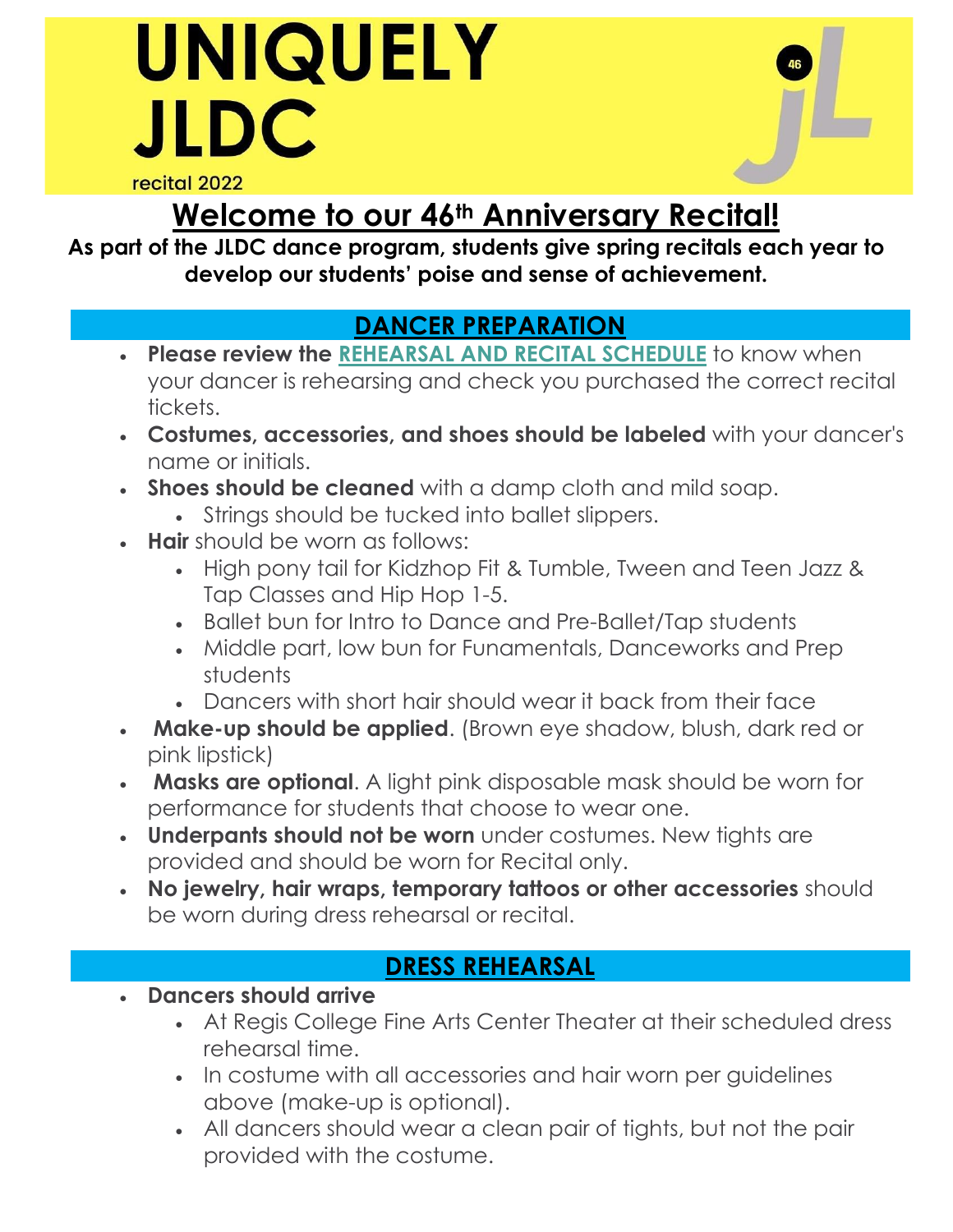# UNIQUELY **JLDC**



#### recital 2022

- Fundamentals dancers should arrive wearing their jazz or tap costume, with their ballet costume on hand to change.
- **Parents of Intro to Dance, Pre-Ballet/Tap, and Kidzhop dancers**
	- Should stay with their children in the theater lobby until dancers go backstage.
- **Parents of Fundamentals dancers**
	- Should escort dancers to their assigned dressing room as posted in the lobby.
	- Should be available to help their dancer change their costumes between dances.
	- Dancers will change on their own during the recital, so having a parent available at dress rehearsal will help them practice!
- **All parents**
	- Should park cars at rear of the theater (cars in the drop-off circle in front of the building will be towed)
	- Are welcome to watch from the balcony and take photos/videos
	- Videos will NOT allowed during Recital Performances; professional video and photos are available for [purchase HERE.](https://www.daedalusmediagroup.com/jldc-recital-booking-page)

#### **RECITAL PERFORMANCE**

#### • **Dancers**

- Should arrive at Regis College Fine Arts Theater **30 minutes before performance time in costume (including new tights provided with costume), with hair and make-up performance-ready per the guidelines above.**
- Will sit with their class and be chaperoned backstage for the duration of the performance.
- Will participate in the performance finale (performance is approximately 55 minutes).
- **All Parents**
	- Are requested to settle their dancer in their assigned dressing room, and enter the theater as quickly as possible.
- **Parents of Intro to Dance, Pre-Ballet/Tap, and Kidzhop dancers**
	- Should retrieve their dancer directly from the stage after finale;
	- Should bring their dancer's shoes, coat, and other belongings into the theater so there is no need to return to the dressing room after the performance.